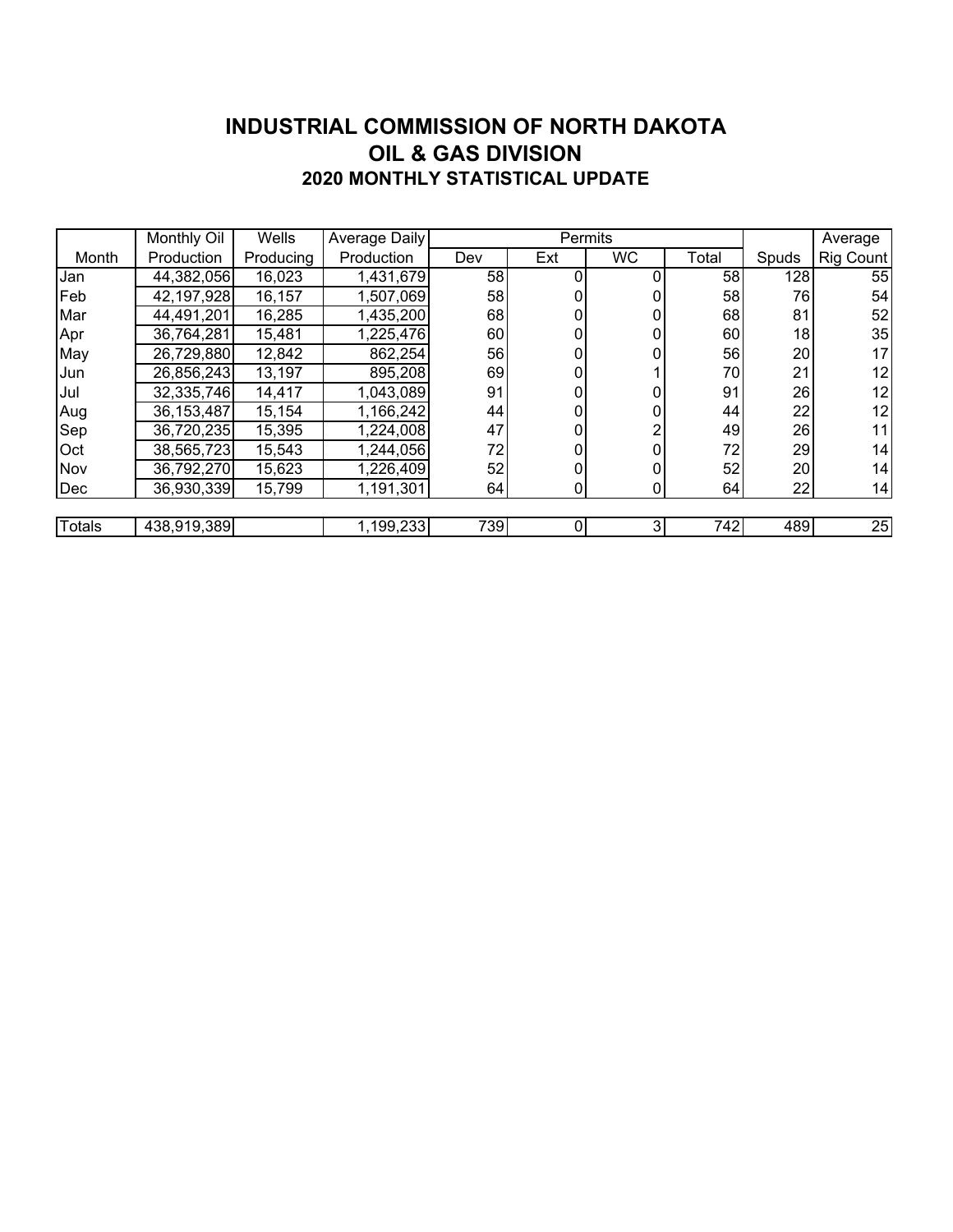### **STATE OF NORTH DAKOTA 2020 COUNTY COMPLETION STATISTICS**

| . <b>.</b>  |       |            |       |                    |       |         |       |           |             |       |                 |       |
|-------------|-------|------------|-------|--------------------|-------|---------|-------|-----------|-------------|-------|-----------------|-------|
|             | Total | Total      |       | <b>Development</b> |       | Wildcat |       | Extension |             |       | <b>Re-Entry</b> |       |
| Cnty        | Wells | Productive | Prod. | Dry                | Prod. | Dry     | Prod. | Dry       | Recompleted | Prod. | Dry             | Other |
| Bil         | 5     | 5          | 5     |                    |       |         | O     |           |             |       |                 | 0     |
| Bot         |       |            |       |                    |       |         |       |           |             |       |                 |       |
| Burke       |       |            |       |                    |       |         |       |           |             |       |                 |       |
| Div         |       |            |       |                    |       |         |       |           |             |       |                 |       |
| Dun         | 97    | 97         | 97    |                    |       |         |       |           |             |       |                 |       |
| <b>McK</b>  | 259   | 256        | 256   |                    |       |         | ი     |           |             |       |                 | 2     |
| <b>McCl</b> |       | 0          |       |                    |       |         |       |           |             |       |                 |       |
| Mou         | 136   | 134        | 134   |                    |       |         |       |           |             |       |                 |       |
| Oliver      | ⌒     |            |       |                    |       |         |       |           |             |       |                 | 2     |
| <b>Stk</b>  |       |            |       |                    |       |         |       |           |             |       |                 | 2     |
| Wil         | 114   | 111        | 111   |                    |       |         | 0     |           | 0           | O     |                 |       |
| Total       | 622   | 605        | 605   |                    |       | 0       | 0     | 0         | 3           | 0     | 0               | 13    |

#### **2020 COUNTY DRILLING FOOTAGE**

|              | <b>Development</b> |            | Wildcat |     | Extension |     | <b>Re-Entry</b> |            |               |            |
|--------------|--------------------|------------|---------|-----|-----------|-----|-----------------|------------|---------------|------------|
| County       | Prod.              | <b>Dry</b> | Prod.   | Dry | Prod.     | Dry | Prod.           | <b>Dry</b> | <b>Others</b> | Footage    |
| <b>Bil</b>   | 103,891            |            |         |     |           |     |                 |            |               | 103,891    |
| Bot          | 4,800              |            |         |     |           |     |                 |            | 4,780         | 9,580      |
| <b>Burke</b> | 14,480             |            |         |     |           |     |                 |            |               | 14,480     |
| Div          |                    |            |         |     |           |     |                 |            | 5,204         | 5,204      |
| Dun          | 2,068,758          |            |         |     |           |     |                 |            |               | 2,068,758  |
| <b>McK</b>   | 5,570,918          | 14,226     |         |     |           |     |                 | 0          | 13,520        | 5,598,664  |
| <b>McCl</b>  |                    |            |         |     |           |     |                 |            | 9,213         | 9,213      |
| Mou          | 2,833,720          |            |         |     |           |     |                 |            | 5,694         | 2,839,414  |
| Oliver       |                    |            |         |     |           |     |                 |            | 20,341        | 20,341     |
| <b>Stk</b>   |                    |            |         |     |           |     |                 |            | 13,925        | 13,925     |
| Wil          | 2,303,754          |            |         |     |           |     |                 |            | 28,349        | 2,332,103  |
| Total        | 12,900,321         | 14,226     |         |     |           |     |                 | 0 I        | 101,026       | 13,015,573 |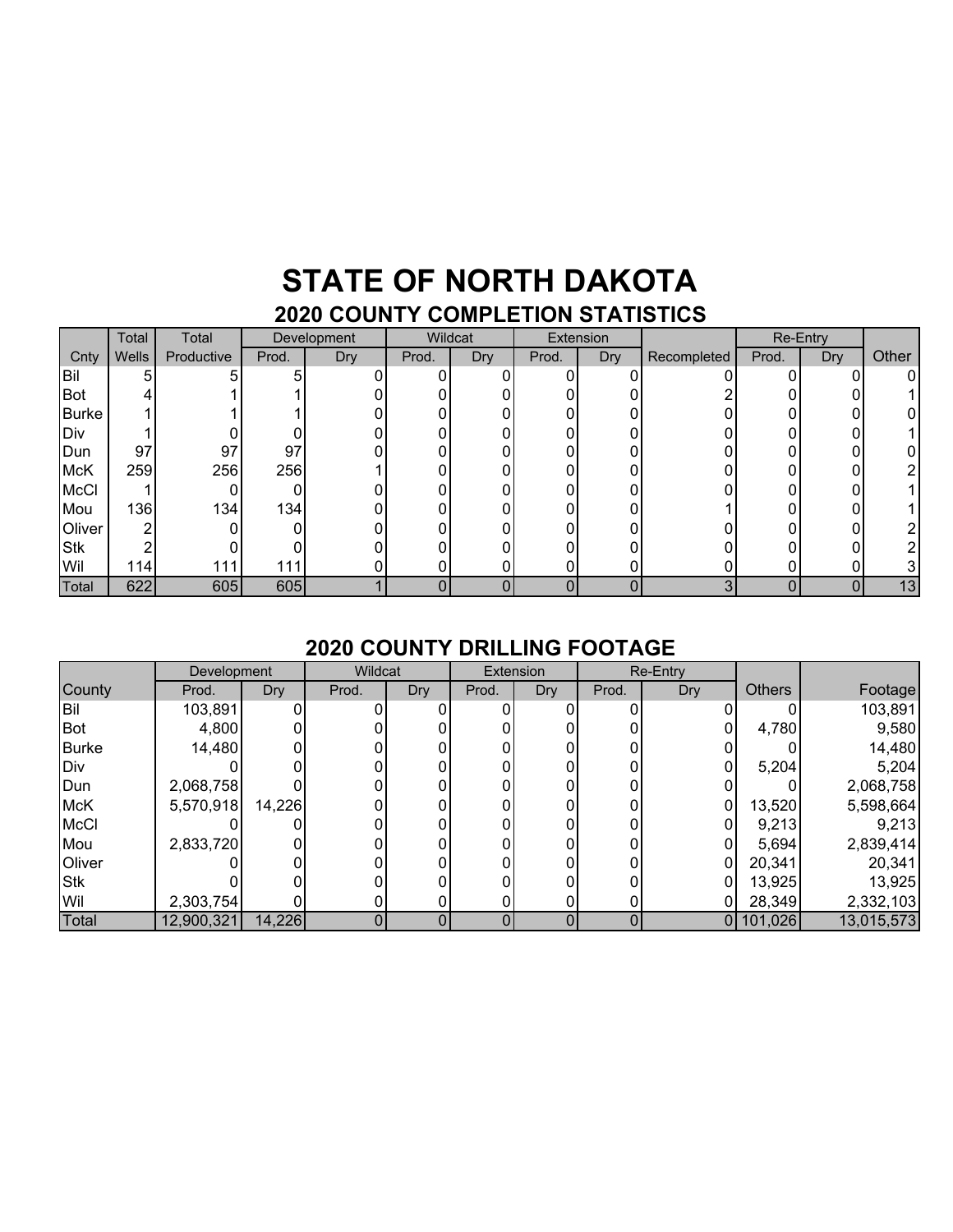## **STATE OF NORTH DAKOTA 2020 STATE-WIDE WELL COMPLETION STATISTICS**

|       | Total | Total      | Development |     | Wildcat |     | Extension      |     | Re-Entry    |            |                  |       |
|-------|-------|------------|-------------|-----|---------|-----|----------------|-----|-------------|------------|------------------|-------|
| Month | Wells | Productive | Prod.       | Dry | Prod.   | Dry | Prod.          | Dry | Recompleted | Prod.      | Dry <sup>7</sup> | Other |
| Jan   | 85    | 85         | 85          |     | 0       | 0   | $\overline{0}$ |     |             | U          | 0                | 0     |
| Feb   | 97    | 96         | 96          |     |         |     | 0              |     |             |            |                  |       |
| Mar   | 110   | 107        | 107         |     | ი       | ი   | 0              | U   |             | U          | 0                | າ     |
| Apr   | 53    | 52         | 52          |     | Ω       |     | 0              |     |             | N          | 0                |       |
| May   | 19    | 19         | 19          | 0   |         |     | 0              | 0   |             |            | Ω                | 0     |
| Jun   | 42    | 38         | 38          |     | Ω       | ი   | $\overline{0}$ | U   |             | U          | 0                | 4     |
| Jul   | 29    | 27         | 27          |     | 0       |     | 0              |     |             | n          | በ                |       |
| Aug   | 25    | 25         | 25          |     | ი       | 0   | 0              |     |             | 0          | 0                | 0     |
| Sep   | 40    | 40         | 40          |     |         |     | 0              | U   |             | $^{\circ}$ | 0                | 0     |
| Oct   | 49    | 46         | 46          |     | በ       |     | $\Omega$       | ∩   |             | ∩          | 0                | ⌒     |
| Nov   | 36    | 34         | 34          |     |         |     | 0              |     |             |            |                  |       |
| Dec   | 37    | 36         | 36          | 0   | 0       | 0   | $\mathbf{0}$   | 0   |             | $\Omega$   | 0                |       |
|       |       |            |             |     |         |     |                |     |             |            |                  |       |
| Total | 622   | 605        | 605         |     |         |     |                | 0   | 3           |            |                  | 13    |

### **2020 STATE-WIDE DRILLING FOOTAGE**

|            | <b>Development</b> |            | Wildcat |     |       | Extension | Re-Entry |            |               | Monthly    |
|------------|--------------------|------------|---------|-----|-------|-----------|----------|------------|---------------|------------|
| Month      | Prod.              | <b>Dry</b> | Prod.   | Dry | Prod. | Dry       | Prod.    | <b>Dry</b> | <b>Others</b> | Footage    |
| Jan        | 1,785,353          |            |         |     | 0     |           |          |            |               | 1,785,353  |
| Feb        | 2,023,120          |            |         |     |       |           |          |            | 7,872         | 2,030,992  |
| Mar        | 2,293,674          | 14,226     |         |     |       |           |          | 0          | 11,884        | 2,319,784  |
| Apr        | 1,087,385          |            |         |     |       |           | 0        | 0          | 6,900         | 1,094,285  |
| May        | 403,632            |            |         |     |       |           | 0        |            |               | 403,632    |
| Jun        | 809,153            |            |         |     |       |           |          |            | 35,431        | 844,584    |
| Jul        | 568,557            | 0          |         |     |       |           | 0        |            | 4,780         | 573,337    |
| Aug        | 535,415            |            |         |     |       |           | 0        |            |               | 535,415    |
| Sep        | 881,713            |            |         |     |       |           |          |            |               | 881,713    |
| <b>Oct</b> | 1,017,771          |            |         |     |       |           | 0        | 0          | 16,896        | 1,034,667  |
| Nov        | 743,172            |            |         |     |       |           | O        |            | 8,050         | 751,222    |
| Dec        | 751,376            | 0          | 0.      |     |       |           |          |            | 9,213         | 760,589    |
|            |                    |            |         |     |       |           |          |            |               |            |
| Total      | 12,900,321         | 14,226     |         |     |       |           | 0        |            | 0 101,026     | 13,015,573 |